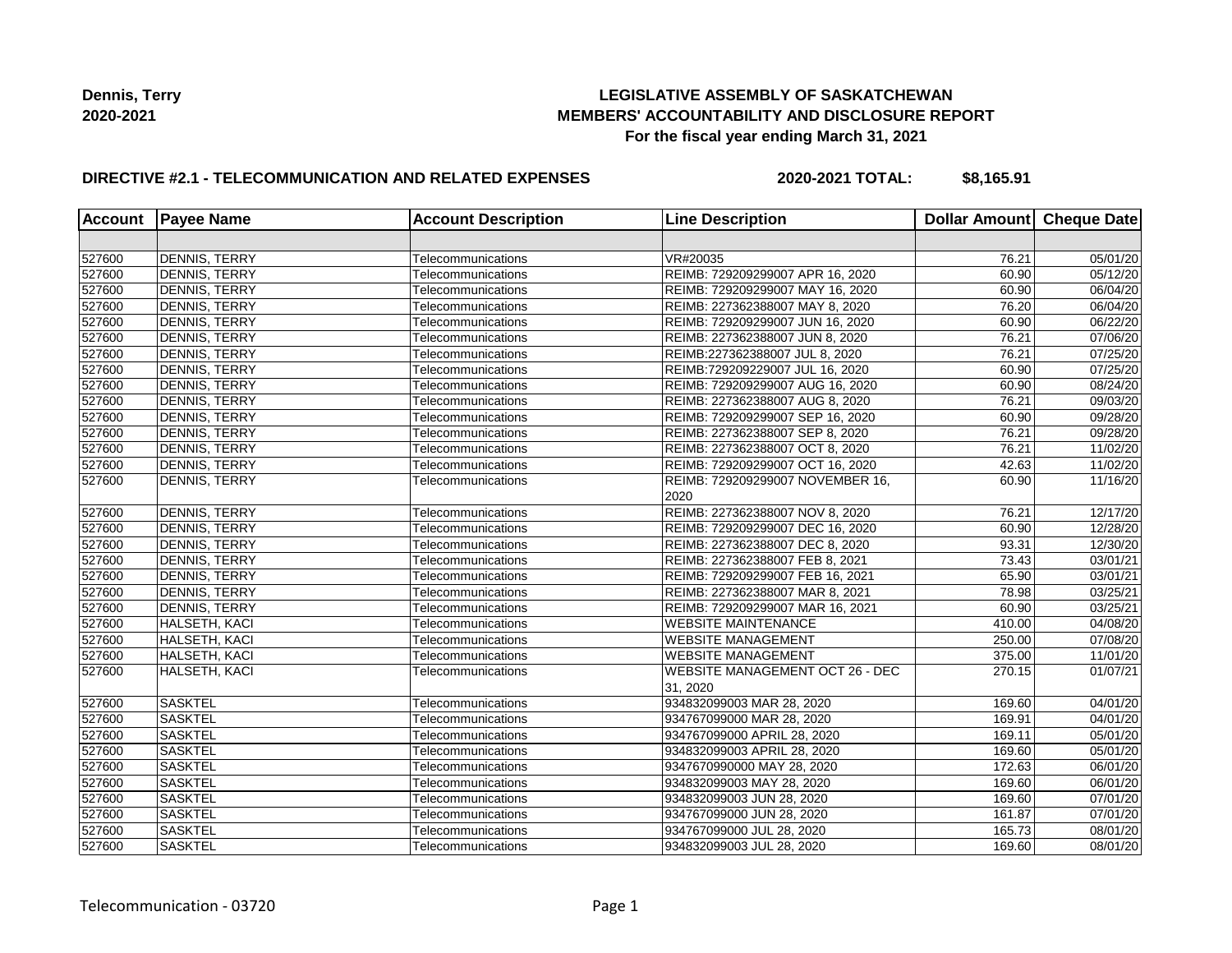## **LEGISLATIVE ASSEMBLY OF SASKATCHEWAN MEMBERS' ACCOUNTABILITY AND DISCLOSURE REPORT For the fiscal year ending March 31, 2021**

## **DIRECTIVE #2.1 - TELECOMMUNICATION AND RELATED EXPENSES**

**2020-2021 TOTAL: \$8,165.91**

| <b>Account</b> | <b>Payee Name</b> | <b>Account Description</b> | <b>Line Description</b>                  | Dollar Amount | <b>Cheque Date</b> |
|----------------|-------------------|----------------------------|------------------------------------------|---------------|--------------------|
|                |                   |                            |                                          |               |                    |
| 527600         | <b>SASKTEL</b>    | Telecommunications         | 934767099000 AUG 28, 2020                | 167.90        | 09/01/20           |
| 527600         | <b>SASKTEL</b>    | Telecommunications         | 934832099003 AUG 28, 2020                | 169.60        | 09/01/20           |
| 527600         | <b>SASKTEL</b>    | Telecommunications         | 934832099003 OCT 28, 2020                | 174.69        | 11/01/20           |
| 527600         | <b>SASKTEL</b>    | Telecommunications         | 934767099000 SEP 28, 2020                | 164.96        | 11/01/20           |
| 527600         | <b>SASKTEL</b>    | Telecommunications         | 934767099000 OCT 28, 2020                | 167.51        | 11/01/20           |
| 527600         | <b>SASKTEL</b>    | Telecommunications         | 934832099003 SEP 28, 2020                | 169.60        | 11/01/20           |
| 527600         | <b>SASKTEL</b>    | Telecommunications         | 934767099000 NOV 28, 2020                | 165.01        | 12/01/20           |
| 527600         | <b>SASKTEL</b>    | Telecommunications         | 934832099003 NOV 28. 2020                | 169.60        | 12/01/20           |
| 527600         | <b>SASKTEL</b>    | Telecommunications         | 934767099000 DEC 28, 2020                | 162.15        | 01/01/21           |
| 527600         | <b>SASKTEL</b>    | Telecommunications         | 934832099003 DEC 28, 2020                | 169.60        | 01/01/21           |
| 527600         | <b>SASKTEL</b>    | Telecommunications         | 934767099000 FEB 28, 2021                | 151.74        | 03/01/21           |
| 527600         | <b>SASKTEL</b>    | Telecommunications         | 934832099003 FEB 28, 2021                | 174.69        | 03/01/21           |
| 527600         | <b>SASKTEL</b>    | Telecommunications         | 934832099003 JAN 28, 2021                | 169.60        | 03/01/21           |
| 527600         | <b>SASKTEL</b>    | Telecommunications         | 934767099000 JAN 28, 2021                | 167.44        | 03/01/21           |
| 527600         | <b>SASKTEL</b>    | Telecommunications         | <b>RTV - TERRY DENNIS - PERSONAL USE</b> | $-50.00$      | 03/31/21           |
| 530600         | <b>SASKTEL</b>    | Placement -Tender Ads      | 934767099000 MAR 28, 2020                | 113.95        | 04/01/20           |
| 530600         | <b>SASKTEL</b>    | Placement - Tender Ads     | 934767099000 APRIL 28, 2020              | 113.95        | 05/01/20           |
| 530600         | <b>SASKTEL</b>    | Placement -Tender Ads      | 9347670990000 MAY 28, 2020               | 113.95        | 06/01/20           |
| 530600         | <b>SASKTEL</b>    | Placement - Tender Ads     | 934767099000 JUN 28, 2020                | 113.95        | 07/01/20           |
| 530600         | <b>SASKTEL</b>    | Placement - Tender Ads     | 934767099000 JUL 28, 2020                | 113.95        | 08/01/20           |
| 530600         | <b>SASKTEL</b>    | Placement -Tender Ads      | 934767099000 AUG 28, 2020                | 113.95        | 09/01/20           |
| 530600         | <b>SASKTEL</b>    | Placement -Tender Ads      | 934767099000 OCT 28, 2020                | 113.95        | 11/01/20           |
| 530600         | <b>SASKTEL</b>    | Placement - Tender Ads     | 934767099000 SEP 28, 2020                | 113.95        | 11/01/20           |
| 530600         | <b>SASKTEL</b>    | Placement -Tender Ads      | 934767099000 NOV 28, 2020                | 113.95        | 12/01/20           |
| 530600         | <b>SASKTEL</b>    | Placement - Tender Ads     | 934767099000 DEC 28, 2020                | 113.95        | 01/01/21           |
| 530600         | <b>SASKTEL</b>    | Placement -Tender Ads      | 934767099000 JAN 28, 2021                | 113.95        | 03/01/21           |
| 530600         | <b>SASKTEL</b>    | Placement - Tender Ads     | 934767099000 FEB 28, 2021                | 113.95        | 03/01/21           |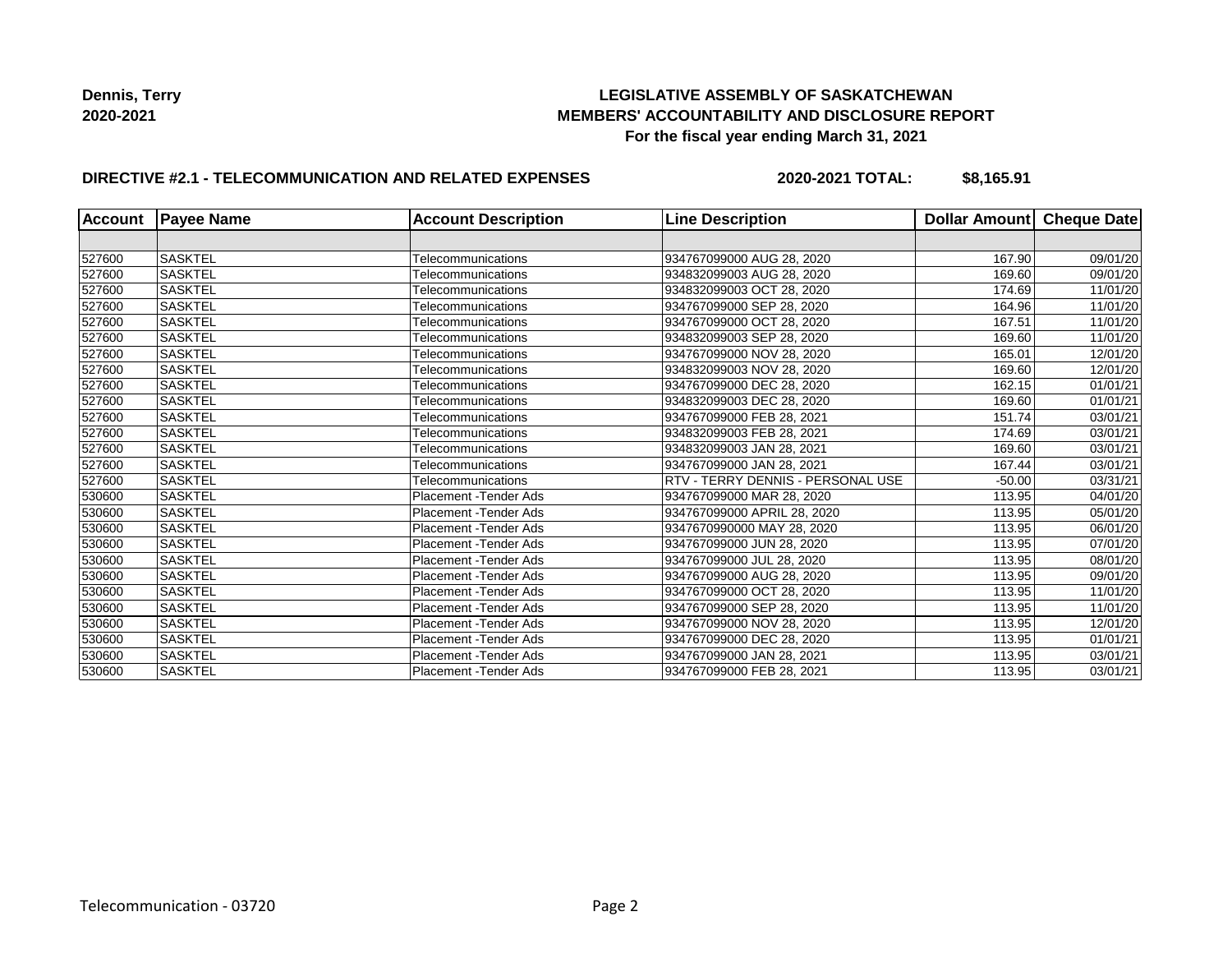# **LEGISLATIVE ASSEMBLY OF SASKATCHEWAN MEMBERS' ACCOUNTABILITY AND DISCLOSURE REPORT For the fiscal year ending March 31, 2021**

#### **DIRECTIVE #3.1 - MLA TRAVEL AND LIVING EXPENSES**

**2020-2021 TOTAL: \$17,868.54**

| Account | <b>Payee Name</b>    | <b>Account Description</b>  | <b>Line Description</b>     | Dollar Amount | <b>Cheque Date</b> |
|---------|----------------------|-----------------------------|-----------------------------|---------------|--------------------|
|         |                      |                             |                             |               |                    |
| 541900  | DENNIS, TERRY        | Elected Rep - Travel        | APR 2020 MLA REGINA         | 400.20        | 05/11/20           |
|         |                      |                             | <b>ACCOMMODATION</b>        |               |                    |
| 541900  | <b>DENNIS, TERRY</b> | <b>Elected Rep - Travel</b> | FEB/MAR/APR 2020 MLA REGINA | 893.37        | 05/11/20           |
|         |                      |                             | <b>ACCOMMODATIONS</b>       |               |                    |
| 541900  | <b>DENNIS, TERRY</b> | Elected Rep - Travel        | MAY 2020 MLA REGINA         | 314.39        | 06/04/20           |
|         |                      |                             | <b>ACCOMMODATION</b>        |               |                    |
| 541900  | <b>DENNIS, TERRY</b> | Elected Rep - Travel        | JUN 2020 MLA REGINA         | 940.47        | 07/06/20           |
|         |                      |                             | <b>ACCOMMODATION</b>        |               |                    |
| 541900  | <b>DENNIS, TERRY</b> | Elected Rep - Travel        | MLA TRAVEL JUN 5-30, 2020   | 2,205.15      | 07/13/20           |
| 541900  | <b>DENNIS, TERRY</b> | <b>Elected Rep - Travel</b> | JUL 2020 MLA REGINA         | 2,918.81      | 08/05/20           |
|         |                      |                             | <b>ACCOMMODATION</b>        |               |                    |
| 541900  | <b>DENNIS, TERRY</b> | Elected Rep - Travel        | MLA TRAVEL JUL 2-21, 2020   | 524.75        | 08/05/20           |
| 541900  | <b>DENNIS, TERRY</b> | Elected Rep - Travel        | SEP 2020 MLA REGINA         | 250.60        | 09/19/20           |
|         |                      |                             | <b>ACCOMMODATIONS</b>       |               |                    |
| 541900  | <b>DENNIS, TERRY</b> | Elected Rep - Travel        | MLA TRAVEL AUG 10-28, 2020  | 426.25        | 09/19/20           |
| 541900  | <b>DENNIS, TERRY</b> | Elected Rep - Travel        | AUG 2020 MLA REGINA         | 299.83        | 09/19/20           |
|         |                      |                             | <b>ACCOMMODATIONS</b>       |               |                    |
| 541900  | <b>DENNIS, TERRY</b> | Elected Rep - Travel        | MLA TRAVEL SEP 3-26, 2020   | 555.45        | 10/02/20           |
| 541900  | <b>DENNIS, TERRY</b> | Elected Rep - Travel        | OCT 2020 MLA REGINA         | 377.31        | 11/02/20           |
|         |                      |                             | <b>ACCOMMODATIONS</b>       |               |                    |
| 541900  | <b>DENNIS, TERRY</b> | Elected Rep - Travel        | SEP 2020 MLA REGINA         | 118.47        | 11/19/20           |
|         |                      |                             | <b>ACCOMMODATION</b>        |               |                    |
| 541900  | <b>DENNIS, TERRY</b> | <b>Elected Rep - Travel</b> | JUL-NOV 2020 MLA REGINA     | 1,432.00      | 12/16/20           |
|         |                      |                             | <b>ACCOMMODATION</b>        |               |                    |
| 541900  | <b>DENNIS, TERRY</b> | Elected Rep - Travel        | NOV 2020 MLA REGINA         | 369.86        | 12/17/20           |
|         |                      |                             | <b>ACCOMMODATION</b>        |               |                    |
| 541900  | <b>DENNIS, TERRY</b> | <b>Elected Rep - Travel</b> | MLA TRAVEL NOV 19-30, 2020  | 1,227.85      | 12/28/20           |
| 541900  | <b>DENNIS, TERRY</b> | Elected Rep - Travel        | DEC 2020 MLA REGINA         | 414.76        | 01/11/21           |
|         |                      |                             | <b>ACCOMMODATION</b>        |               |                    |
| 541900  | <b>DENNIS, TERRY</b> | <b>Elected Rep - Travel</b> | MLA TRAVEL DEC 1-23, 2020   | 1,122.65      | 01/11/21           |
| 541900  | <b>DENNIS, TERRY</b> | Elected Rep - Travel        | JAN 2021 MLA REGINA         | 421.35        | 02/04/21           |
|         |                      |                             | <b>ACCOMMODATION</b>        |               |                    |
| 541900  | <b>DENNIS, TERRY</b> | Elected Rep - Travel        | MLA TRAVEL JAN 12-19, 2021  | 551.75        | 02/04/21           |
| 541900  | <b>DENNIS, TERRY</b> | <b>Elected Rep - Travel</b> | DEC/20-FEB/21 MLA REGINA    | 836.18        | 03/01/21           |
|         |                      |                             | <b>ACCOMMODATION</b>        |               |                    |
| 541900  | <b>DENNIS, TERRY</b> | <b>Elected Rep - Travel</b> | FEB 2021 MLA REGINA         | 370.90        | 03/01/21           |
|         |                      |                             | <b>ACCOMMODATION</b>        |               |                    |
| 541900  | <b>DENNIS, TERRY</b> | Elected Rep - Travel        | MLA TRAVEL FEB 1-28, 2021   | 444.30        | 03/03/21           |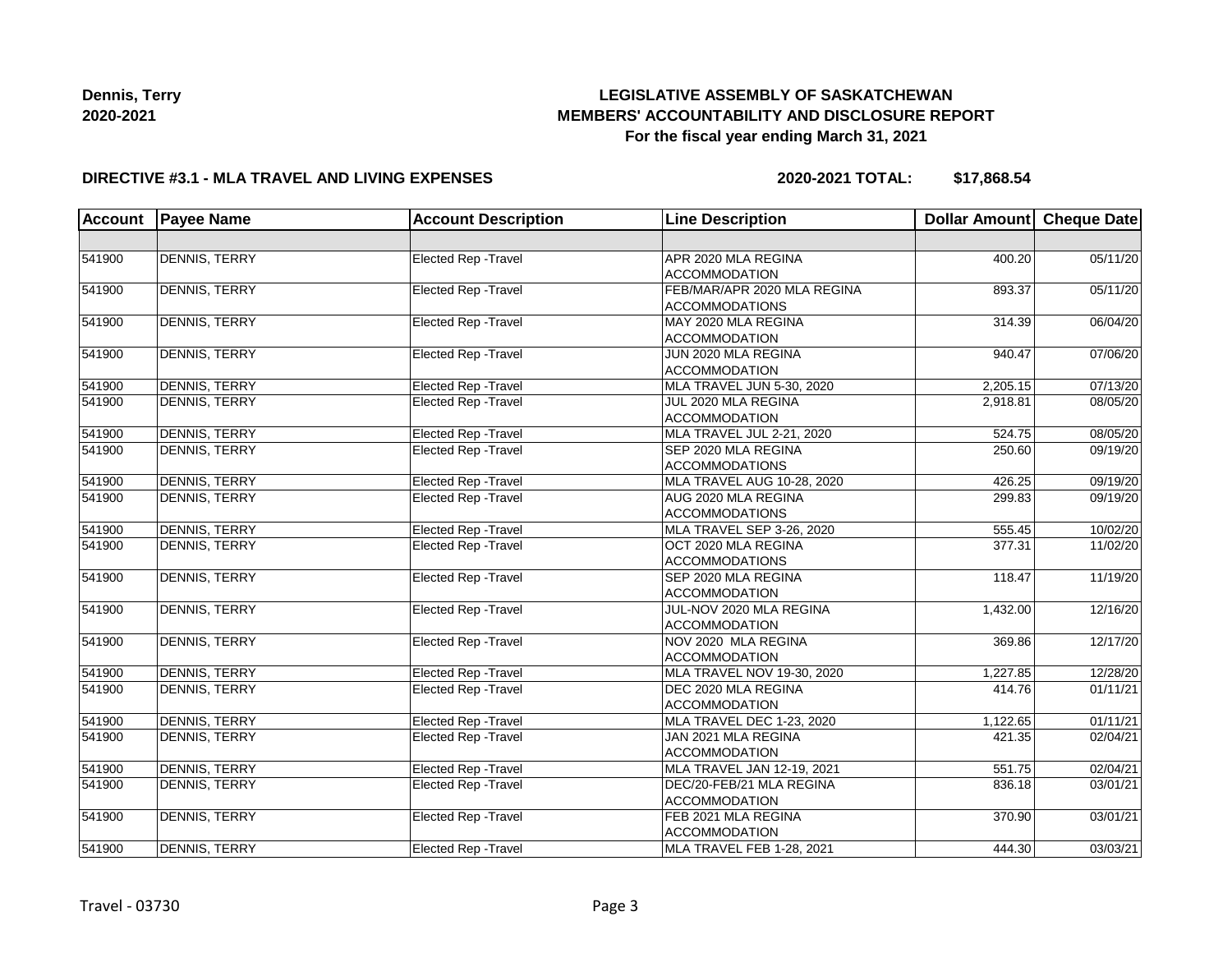# **LEGISLATIVE ASSEMBLY OF SASKATCHEWAN MEMBERS' ACCOUNTABILITY AND DISCLOSURE REPORT For the fiscal year ending March 31, 2021**

#### **DIRECTIVE #3.1 - MLA TRAVEL AND LIVING EXPENSES**

**2020-2021 TOTAL: \$17,868.54**

| <b>IAccount</b> | <b>IPavee Name</b>   | <b>Account Description</b> | <b>Line Description</b>                      | <b>Dollar Amountl Cheque Date</b> |          |
|-----------------|----------------------|----------------------------|----------------------------------------------|-----------------------------------|----------|
|                 |                      |                            |                                              |                                   |          |
| 541900          | <b>DENNIS, TERRY</b> | Elected Rep - Travel       | IMAR 2021 MLA REGINA<br><b>ACCOMMODATION</b> | 386.29                            | 03/31/21 |
| 541900          | <b>DENNIS, TERRY</b> | Elected Rep - Travel       | IMLA TRAVEL MAR 1-17, 2021                   | 65.60                             | 03/31/21 |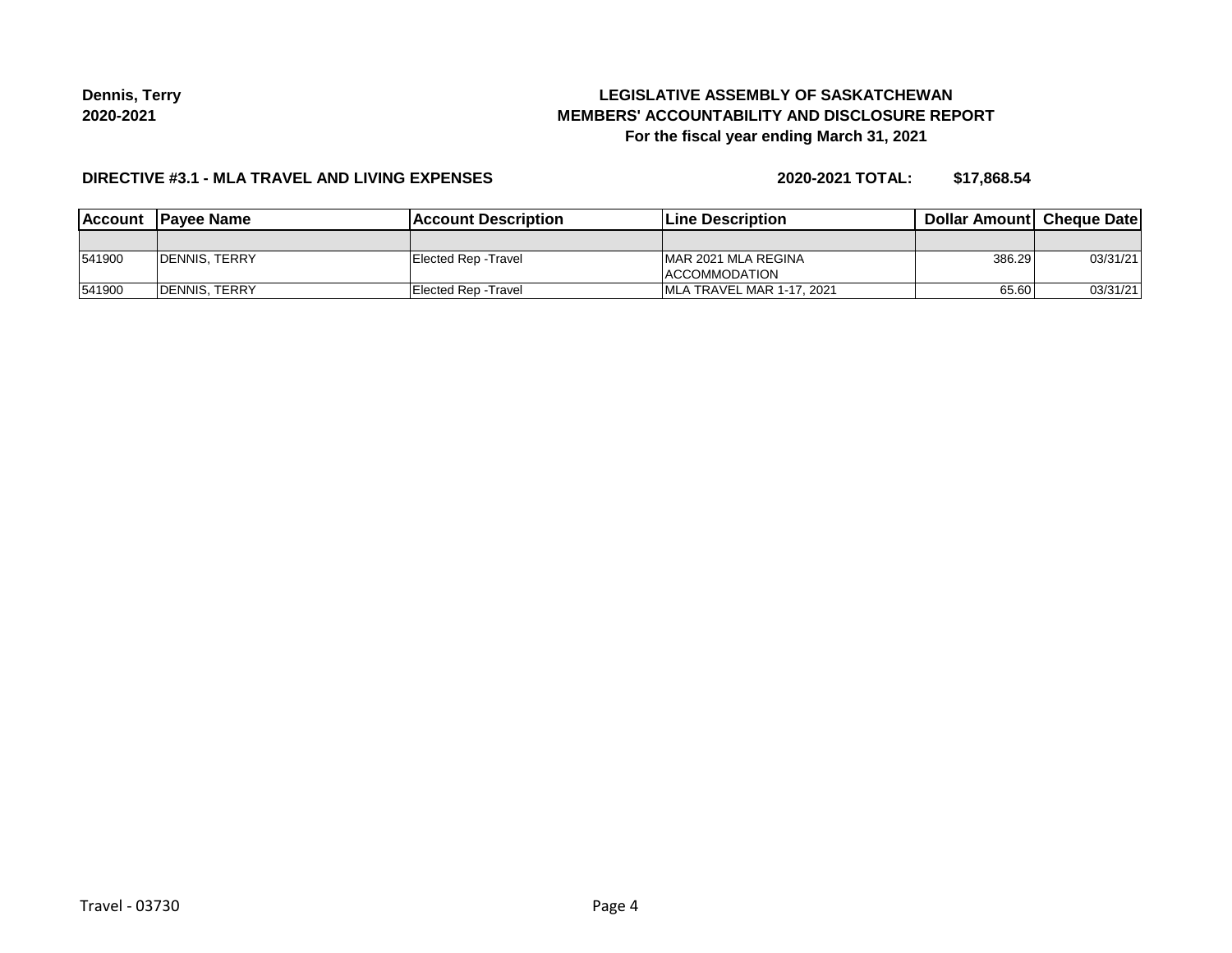## **LEGISLATIVE ASSEMBLY OF SASKATCHEWAN MEMBERS' ACCOUNTABILITY AND DISCLOSURE REPORT For the fiscal year ending March 31, 2021**

#### **DIRECTIVE #4.1 - CONSTITUENCY SERVICE EXPENSES**

| <b>Account</b> | <b>Payee Name</b>                                                    | <b>Account Description</b>                | <b>Line Description</b>                   | <b>Dollar Amount</b> | <b>Cheque Date</b> |
|----------------|----------------------------------------------------------------------|-------------------------------------------|-------------------------------------------|----------------------|--------------------|
|                |                                                                      |                                           |                                           |                      |                    |
| 521372         | <b>BRIGHTEN CREATIVE GROUP LTD.</b>                                  | Photographer's Services                   | PHOTOGRAPHY SERVICES GST<br><b>EXEMPT</b> | 177.59               | 02/01/21           |
| 522000         | <b>BIELINSKI, BEVERLY ANN</b>                                        | Rent of Ground, Buildings and Other Space | APRIL 2020 MLA OFFICE RENT                | 900.00               | 04/01/20           |
| 522000         | <b>BIELINSKI, BEVERLY ANN</b>                                        | Rent of Ground, Buildings and Other Space | MAY 2020 MLA OFFICE RENT                  | 900.00               | 04/27/20           |
| 522000         | <b>BIELINSKI, BEVERLY ANN</b>                                        | Rent of Ground, Buildings and Other Space | JUNE 2020 MLA OFFICE RENT                 | 900.00               | 05/15/20           |
| 522000         | BIELINSKI, BEVERLY ANN                                               | Rent of Ground, Buildings and Other Space | JULY 2020 MLA OFFICE RENT                 | 900.00               | 06/07/20           |
| 522000         | BIELINSKI, BEVERLY ANN                                               | Rent of Ground, Buildings and Other Space | AUG 2020 MLA OFFICE RENT                  | 900.00               | 07/07/20           |
| 522000         | <b>BIELINSKI, BEVERLY ANN</b>                                        | Rent of Ground, Buildings and Other Space | SEPT 2020 MLA OFFICE RENT                 | 900.00               | 08/14/20           |
| 522000         | <b>BIELINSKI, BEVERLY ANN</b>                                        | Rent of Ground, Buildings and Other Space | OCT 2020 MLA OFFICE RENT                  | 900.00               | 09/11/20           |
| 522000         | BIELINSKI, BEVERLY ANN                                               | Rent of Ground, Buildings and Other Space | NOV 2020 MLA OFFICE RENT                  | 900.00               | 11/01/20           |
| 522000         | BIELINSKI, BEVERLY ANN                                               | Rent of Ground, Buildings and Other Space | DEC 2020 MLA OFFICE RENT                  | 1,025.00             | 11/12/20           |
| 522000         | <b>BIELINSKI, BEVERLY ANN</b>                                        | Rent of Ground, Buildings and Other Space | JAN 2021 MLA OFFICE RENT                  | 1,025.00             | 12/11/20           |
| 522000         | BIELINSKI, BEVERLY ANN                                               | Rent of Ground, Buildings and Other Space | FEB 2021 MLA OFFICE RENT                  | 1,025.00             | 01/12/21           |
| 522000         | <b>BIELINSKI, BEVERLY ANN</b>                                        | Rent of Ground, Buildings and Other Space | MAR 2021 MLA OFFICE RENT                  | 1,025.00             | 02/08/21           |
| 522200         | MINISTER OF FINANCE-MINISTRY OF<br><b>SASKBUILDS AND PROCUREMENT</b> | Rent of Photocopiers                      | PHOTOCOPIER SERVICE FEES 20/21            | 100.00               | 12/01/20           |
| 522200         | TOSHIBA TEC CANADA BUSINESS<br><b>SOLUTIONS INC</b>                  | <b>Rent of Photocopiers</b>               | <b>COPIER CHARGES</b>                     | 124.80               | 04/01/20           |
| 522200         | TOSHIBA TEC CANADA BUSINESS<br><b>SOLUTIONS INC</b>                  | <b>Rent of Photocopiers</b>               | <b>COPIER CHARGES</b>                     | 58.73                | 04/01/20           |
| 522200         | TOSHIBA TEC CANADA BUSINESS<br><b>SOLUTIONS INC</b>                  | Rent of Photocopiers                      | <b>COPIER CHARGES</b>                     | 182.88               | 05/01/20           |
| 522200         | TOSHIBA TEC CANADA BUSINESS<br><b>SOLUTIONS INC</b>                  | Rent of Photocopiers                      | <b>COPIER CHARGES</b>                     | 216.59               | 06/01/20           |
| 522200         | TOSHIBA TEC CANADA BUSINESS<br>SOLUTIONS INC                         | Rent of Photocopiers                      | <b>COPIER CHARGES</b>                     | 71.21                | 07/01/20           |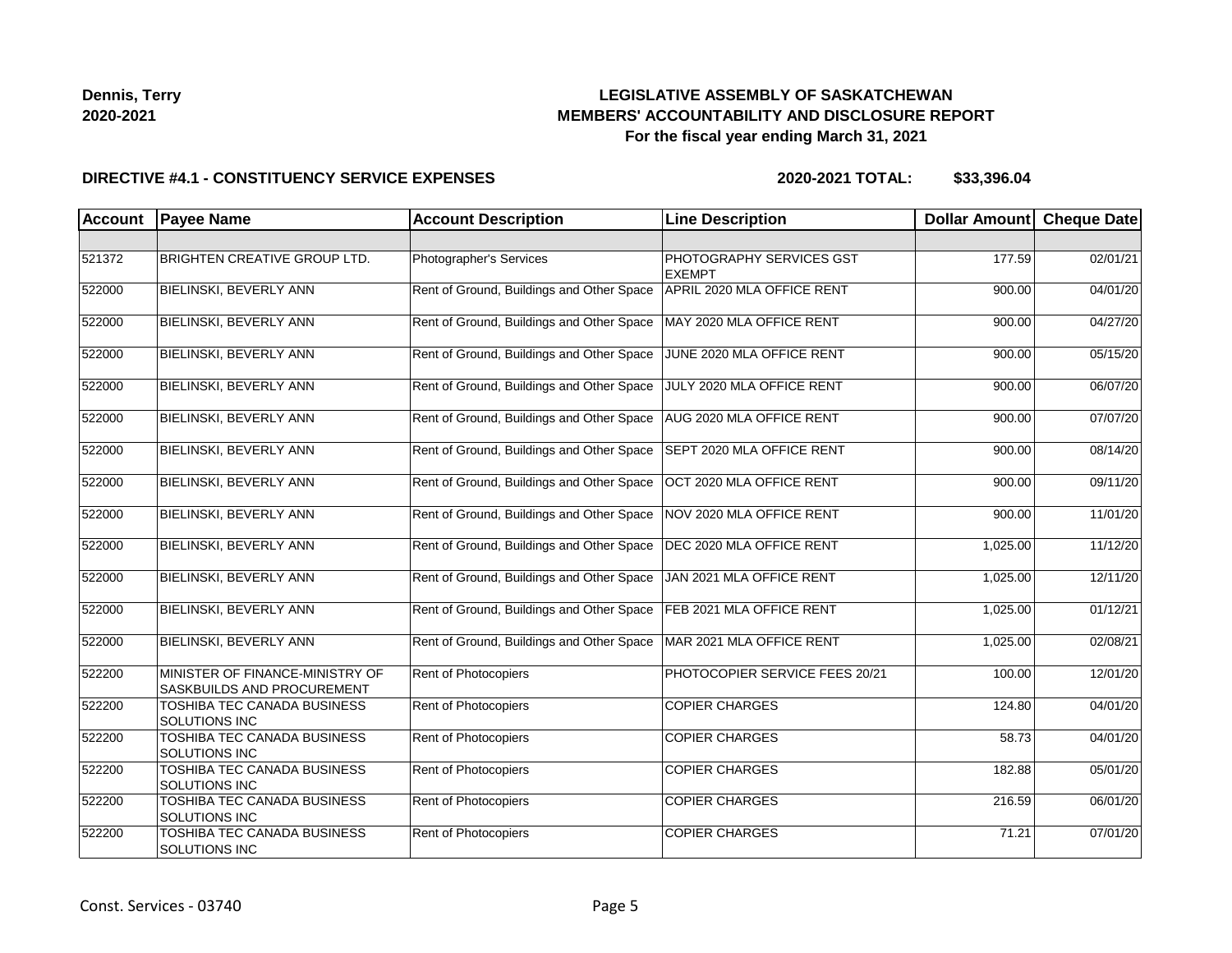

## **LEGISLATIVE ASSEMBLY OF SASKATCHEWAN MEMBERS' ACCOUNTABILITY AND DISCLOSURE REPORT For the fiscal year ending March 31, 2021**

#### **DIRECTIVE #4.1 - CONSTITUENCY SERVICE EXPENSES**

| <b>Account</b> | <b>Payee Name</b>                                          | <b>Account Description</b>              | <b>Line Description</b>             | Dollar Amount | <b>Cheque Date</b> |
|----------------|------------------------------------------------------------|-----------------------------------------|-------------------------------------|---------------|--------------------|
|                |                                                            |                                         |                                     |               |                    |
| 522200         | TOSHIBA TEC CANADA BUSINESS<br><b>SOLUTIONS INC</b>        | Rent of Photocopiers                    | <b>COPIER CHARGES</b>               | 99.84         | 08/01/20           |
| 522200         | <b>TOSHIBA TEC CANADA BUSINESS</b><br><b>SOLUTIONS INC</b> | <b>Rent of Photocopiers</b>             | <b>COPIER CHARGES</b>               | 222.27        | 09/01/20           |
| 522200         | TOSHIBA TEC CANADA BUSINESS<br><b>SOLUTIONS INC</b>        | Rent of Photocopiers                    | <b>COPIER CHARGES</b>               | 99.84         | 09/02/20           |
| 522200         | TOSHIBA TEC CANADA BUSINESS<br><b>SOLUTIONS INC</b>        | Rent of Photocopiers                    | <b>COPIER CHARGES</b>               | 191.70        | 11/01/20           |
| 522200         | TOSHIBA TEC CANADA BUSINESS<br><b>SOLUTIONS INC</b>        | Rent of Photocopiers                    | <b>COPIER CHARGES</b>               | 141.94        | 11/01/20           |
| 522200         | TOSHIBA TEC CANADA BUSINESS<br><b>SOLUTIONS INC</b>        | Rent of Photocopiers                    | <b>COPIER CHARGES</b>               | 134.92        | 12/01/20           |
| 522200         | TOSHIBA TEC CANADA BUSINESS<br><b>SOLUTIONS INC</b>        | Rent of Photocopiers                    | <b>COPIER CHARGES</b>               | 187.62        | 02/01/21           |
| 522200         | TOSHIBA TEC CANADA BUSINESS<br><b>SOLUTIONS INC</b>        | Rent of Photocopiers                    | <b>COPIER CHARGES</b>               | 134.78        | 03/01/21           |
| 522200         | TOSHIBA TEC CANADA BUSINESS<br><b>SOLUTIONS INC</b>        | Rent of Photocopiers                    | <b>COPIER CHARGES</b>               | 122.81        | 03/01/21           |
| 522500         | COMMUNITY INSURANCE INC.                                   | <b>Insurance Premiums</b>               | OFFICE INSURANCE POLICY #C70130330- | 506.68        | 07/01/20           |
| 525000         | <b>DENNIS, TERRY</b>                                       | Postal, Courier, Freight and Related    | <b>REIMB: POSTAGE</b>               | 213.43        | 06/04/20           |
| 525000         | <b>DENNIS, TERRY</b>                                       | Postal, Courier, Freight and Related    | REIMB: OFFICE SUPPLIES/POSTAGE      | 203.99        | 11/17/20           |
| 525000         | DENNIS, TERRY                                              | Postal, Courier, Freight and Related    | <b>REIMB: OFFICE SUPPLIES</b>       | 146.27        | 12/28/20           |
| 528000         | HESHKA, BRYAN                                              | <b>Support Services</b>                 | <b>IT SUPPORT</b>                   | 90.00         | 07/17/20           |
| 528000         | IC SALES & SERVICE LTD.                                    | <b>Support Services</b>                 | <b>IT SUPPORT</b>                   | 68.90         | 05/12/20           |
| 529000         | RAKOCHY, DANNY                                             | <b>General Contractual Services</b>     | SNOW REMOVAL                        | 1,315.00      | 03/31/21           |
| 529000         | SHUKIN, DELORES                                            | <b>General Contractual Services</b>     | MLA OFFICE JANITORIAL SERVICES      | 100.00        | 06/03/20           |
| 529000         | SHUKIN, DELORES                                            | <b>General Contractual Services</b>     | MLA OFFICE JANITORIAL SERVICES      | 75.00         | 08/08/20           |
| 529000         | SHUKIN, DELORES                                            | <b>General Contractual Services</b>     | MLA OFFICE JANITORIAL SERVICE       | 75.00         | 09/21/20           |
| 529000         | SHUKIN, DELORES                                            | <b>General Contractual Services</b>     | <b>MLA OFFICE CLEANING</b>          | 75.00         | 11/17/20           |
| 529000         | SHUKIN, DELORES                                            | <b>General Contractual Services</b>     | MLA OFFICE JANITORIAL SERVICE       | 75.00         | 01/02/21           |
| 529000         | SHUKIN, DELORES                                            | <b>General Contractual Services</b>     | MLA OFFICE JANITORIAL SERVICE       | 75.00         | 03/08/21           |
| 530000         | <b>DENNIS, TERRY</b>                                       | <b>Communications Development Costs</b> | REIMB: ADVERTISING PRODUCTION       | 544.00        | 09/29/20           |
| 530300         | MARU GROUP CANADA INC.                                     | Primary Research/Focus group            | AD HOC RESEARCH                     | 661.11        | 06/01/20           |
| 530300         | MARU GROUP CANADA INC.                                     | Primary Research/Focus group            | AD HOC RESEARCH                     | 661.11        | 10/01/20           |
| 530300         | MARU GROUP CANADA INC.                                     | Primary Research/Focus group            | AD HOC RESEARCH                     | 632.97        | 03/01/21           |
| 530300         | MARU GROUP CANADA INC.                                     | Primary Research/Focus group            | AD HOC RESEARCH                     | 632.97        | 03/01/21           |
| 530500         | <b>BROADCASTING STATION CJGX/94</b>                        | Media Placement                         | ADVERTISING                         | 251.48        | 01/01/21           |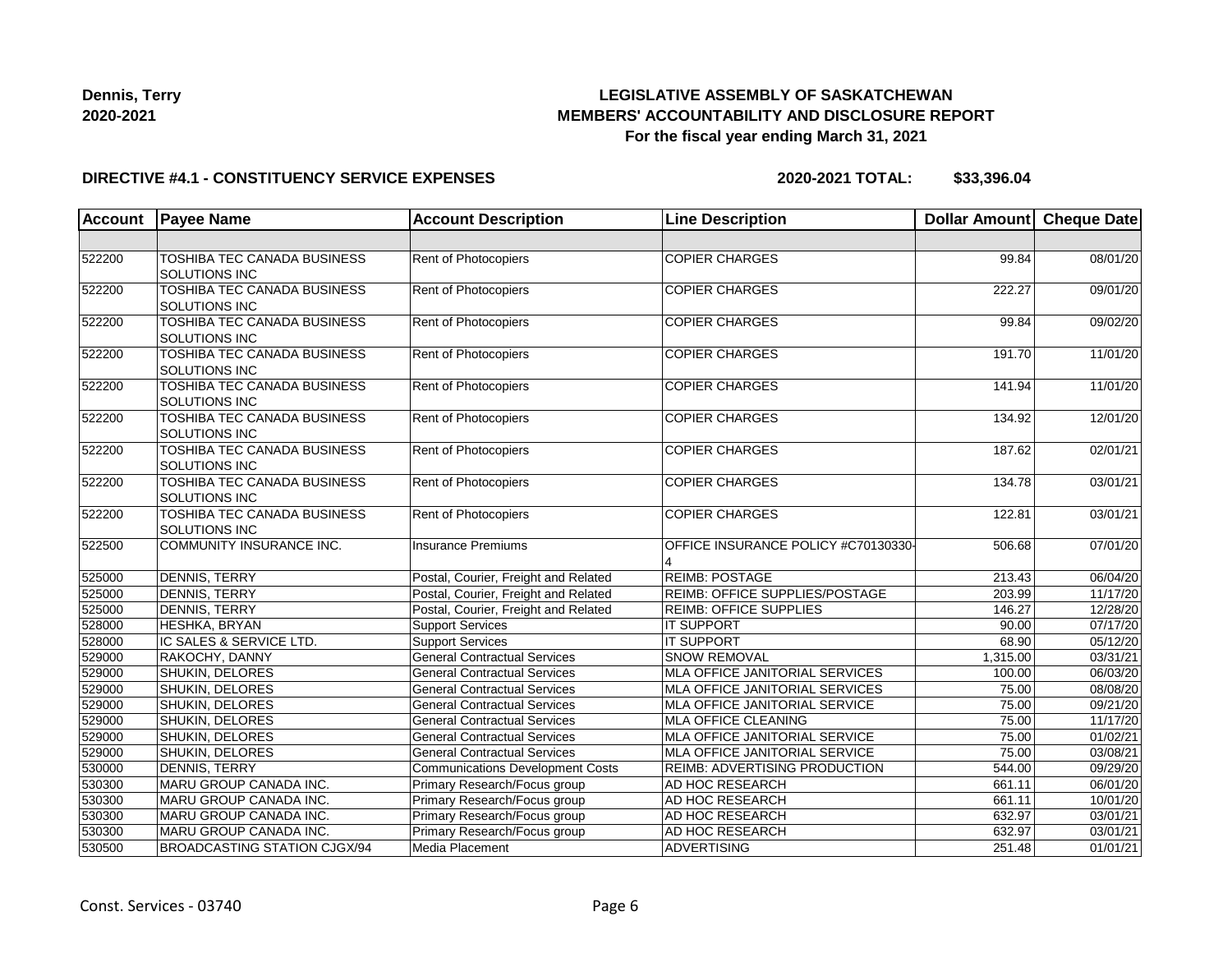## **LEGISLATIVE ASSEMBLY OF SASKATCHEWAN MEMBERS' ACCOUNTABILITY AND DISCLOSURE REPORT For the fiscal year ending March 31, 2021**

#### **DIRECTIVE #4.1 - CONSTITUENCY SERVICE EXPENSES**

| <b>Account</b> | <b>Payee Name</b>                                | <b>Account Description</b>    | <b>Line Description</b>            | <b>Dollar Amount</b> | <b>Cheque Date</b> |
|----------------|--------------------------------------------------|-------------------------------|------------------------------------|----------------------|--------------------|
|                |                                                  |                               |                                    |                      |                    |
| 530500         | <b>BROADCASTING STATION THE FOX</b>              | Media Placement               | <b>ADVERTISING</b>                 | 251.48               | 01/01/21           |
| 530500         | CANORA COBRAS HOCKEY CLUB                        | Media Placement               | <b>ADVERTISING</b>                 | 530.00               | 02/01/21           |
| 530500         | CANORA GOLF & COUNTRY CLUB                       | Media Placement               | <b>ADVERTISING</b>                 | 380.95               | 06/16/20           |
| 530500         | CANORA, TOWN OF                                  | Media Placement               | ADVERTISING                        | 147.62               | 01/01/21           |
| 530500         | CRYSTAL LAKE GOLF & COUNTRY CLUB Media Placement |                               | <b>ADVERTISING</b>                 | 380.95               | 05/14/20           |
| 530500         | KAMSACK RIVERSIDE GOLF CLUB INC.                 | Media Placement               | ADVERTISING                        | 400.00               | 05/14/20           |
| 530500         | <b>PNG PRAIRIE NEWSPAPER GROUP</b>               | Media Placement               | ADVERTISING                        | 338.88               | 04/08/20           |
| 530500         | PNG PRAIRIE NEWSPAPER GROUP                      | Media Placement               | <b>ADVERTISING</b>                 | 85.00                | 04/08/20           |
| 530500         | PNG PRAIRIE NEWSPAPER GROUP                      | Media Placement               | <b>ADVERTISING</b>                 | 228.16               | 04/15/20           |
| 530500         | <b>PNG PRAIRIE NEWSPAPER GROUP</b>               | Media Placement               | <b>ADVERTISING</b>                 | 338.88               | 05/01/20           |
| 530500         | PNG PRAIRIE NEWSPAPER GROUP                      | Media Placement               | <b>ADVERTISING</b>                 | 636.28               | 05/01/20           |
| 530500         | PNG PRAIRIE NEWSPAPER GROUP                      | Media Placement               | ADVERTISING                        | 338.88               | 06/01/20           |
| 530500         | PNG PRAIRIE NEWSPAPER GROUP                      | Media Placement               | ADVERTISING                        | 198.00               | 06/01/20           |
| 530500         | <b>PNG PRAIRIE NEWSPAPER GROUP</b>               | Media Placement               | ADVERTISING                        | 480.04               | 06/01/20           |
| 530500         | <b>PNG PRAIRIE NEWSPAPER GROUP</b>               | Media Placement               | ADVERTISING                        | 99.00                | 06/10/20           |
| 530500         | PNG PRAIRIE NEWSPAPER GROUP                      | Media Placement               | <b>ADVERTISING</b>                 | 99.00                | 07/01/20           |
| 530500         | PNG PRAIRIE NEWSPAPER GROUP                      | Media Placement               | <b>ADVERTISING</b>                 | 607.88               | 07/01/20           |
| 530500         | PNG PRAIRIE NEWSPAPER GROUP                      | Media Placement               | <b>ADVERTISING</b>                 | 90.56                | 07/15/20           |
| 530500         | PNG PRAIRIE NEWSPAPER GROUP                      | Media Placement               | <b>ADVERTISING</b>                 | 338.88               | 08/01/20           |
| 530500         | PNG PRAIRIE NEWSPAPER GROUP                      | Media Placement               | ADVERTISING                        | 817.20               | 09/09/20           |
| 530500         | PNG PRAIRIE NEWSPAPER GROUP                      | Media Placement               | ADVERTISING                        | 835.72               | 10/01/20           |
| 530500         | PNG PRAIRIE NEWSPAPER GROUP                      | Media Placement               | ADVERTISING                        | 150.00               | 11/09/20           |
| 530500         | PNG PRAIRIE NEWSPAPER GROUP                      | Media Placement               | <b>ADVERTISING</b>                 | 338.88               | 01/01/21           |
| 530500         | PNG PRAIRIE NEWSPAPER GROUP                      | Media Placement               | <b>ADVERTISING</b>                 | 210.00               | 01/01/21           |
| 530500         | PNG PRAIRIE NEWSPAPER GROUP                      | Media Placement               | <b>ADVERTISING</b>                 | 375.12               | 03/01/21           |
| 530500         | PNG PRAIRIE NEWSPAPER GROUP                      | Media Placement               | <b>ADVERTISING</b>                 | 342.24               | 03/01/21           |
| 530500         | <b>PNG PRAIRIE NEWSPAPER GROUP</b>               | Media Placement               | <b>ADVERTISING</b>                 | 261.00               | 03/24/21           |
| 530500         | <b>SOURCE EMBROIDERY</b>                         | Media Placement               | ADVERTISING                        | 212.00               | 12/02/20           |
| 530900         | <b>BAZAAR &amp; NOVELTY</b>                      | <b>Promotional Items</b>      | FLAGS                              | 754.22               | 06/12/20           |
| 530900         | <b>DENNIS, TERRY</b>                             | <b>Promotional Items</b>      | <b>REIMB: FLOWERS</b>              | 99.90                | 08/13/20           |
| 530900         | PNG PRAIRIE NEWSPAPER GROUP                      | Promotional Items             | <b>CHRISTMAS CARDS</b>             | 254.40               | 12/14/20           |
| 530900         | TREASURE HOUSE IMPORTS LTD.                      | <b>Promotional Items</b>      | <b>PINS</b>                        | 205.00               | 08/01/20           |
| 531100         | CANORA, TOWN OF                                  | <b>Exhibits and Displays</b>  | OFFICE SIGNAGE                     | 350.00               | 09/01/20           |
| 542000         | ZAVISLAK, GLADYS                                 | Travel                        | CA TRAVEL SEP 11, 2020             | 37.00                | 10/02/20           |
| 550200         | CANORA COURIER LTD.                              | Books, Mags and Ref Materials | SUBSCRIPTION T. DENNIS, MLA NO GST | 40.00                | 05/01/20           |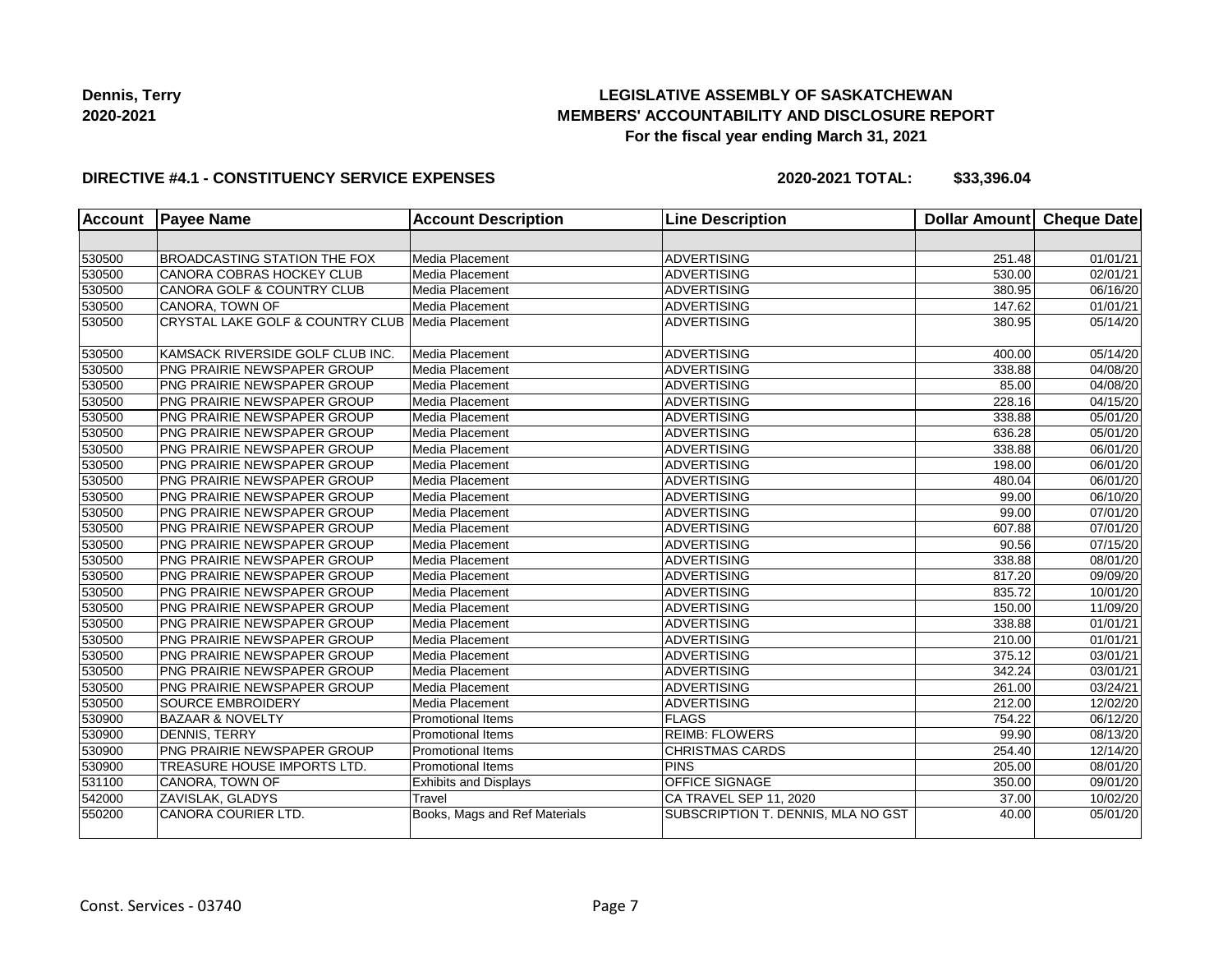## **LEGISLATIVE ASSEMBLY OF SASKATCHEWAN MEMBERS' ACCOUNTABILITY AND DISCLOSURE REPORT For the fiscal year ending March 31, 2021**

#### **DIRECTIVE #4.1 - CONSTITUENCY SERVICE EXPENSES**

| <b>Account</b> | <b>Payee Name</b>                   | <b>Account Description</b>       | <b>Line Description</b>               | Dollar Amount | Cheque Date |
|----------------|-------------------------------------|----------------------------------|---------------------------------------|---------------|-------------|
|                |                                     |                                  |                                       |               |             |
| 550200         | <b>CANORA COURIER LTD.</b>          | Books, Mags and Ref Materials    | SUBSCRIPTION T. DENNIS, MLA NO GST    | 40.00         | 05/01/20    |
| 550200         | <b>CANORA COURIER LTD.</b>          | Books, Mags and Ref Materials    | SUBSCRIPTION RENEWAL                  | 40.00         | 11/01/20    |
| 550200         | <b>PRAIRIES NORTH</b>               | Books, Mags and Ref Materials    | <b>SUBSCRIPTION</b>                   | 25.00         | 01/20/21    |
| 550200         | <b>PRAIRIES NORTH</b>               | Books, Mags and Ref Materials    | SUBSCRIPTION-T. DENNIS, MLA NO GST    | 50.19         | 03/04/21    |
| 550200         | YORKTON THIS WEEK                   | Books, Mags and Ref Materials    | SUBSCRIPTION-T. DENNIS, MLA NO GST    | 182.16        | 03/06/21    |
| 555000         | <b>DENNIS, TERRY</b>                | Other Material and Supplies      | <b>REIMB: OFFICE SUPPLIES</b>         | 61.58         | 04/27/20    |
| 555000         | DENNIS, TERRY                       | Other Material and Supplies      | <b>REIMB: OFFICE SUPPLIES</b>         | 33.30         | 05/25/20    |
| 555000         | DENNIS, TERRY                       | Other Material and Supplies      | <b>REIMB: OFFICE SUPPLIES</b>         | 257.97        | 07/06/20    |
| 555000         | DENNIS, TERRY                       | Other Material and Supplies      | <b>REIMB: OFFICE SUPPLIES/POSTAGE</b> | 29.94         | 11/17/20    |
| 555000         | DENNIS, TERRY                       | Other Material and Supplies      | <b>REIMB: OFFICE SUPPLIES</b>         | 188.69        | 12/28/20    |
| 555000         | DENNIS, TERRY                       | Other Material and Supplies      | <b>REIMB: OFFICE SUPPLIES</b>         | 34.39         | 12/30/20    |
| 555000         | DENNIS, TERRY                       | Other Material and Supplies      | <b>REIMB: OFFICE SUPPLIES</b>         | 56.55         | 03/16/21    |
| 555000         | <b>PERFECT PEN &amp; STATIONERY</b> | Other Material and Supplies      | <b>OFFICE SUPPLIES</b>                | 186.90        | 04/07/20    |
| 555000         | ZAVISLAK, GLADYS                    | Other Material and Supplies      | <b>OFFICE SUPPLIES</b>                | 12.20         | 11/02/20    |
| 555000         | ZAVISLAK, GLADYS                    | Other Material and Supplies      | <b>OFFICE SUPPLIES</b>                | 30.70         | 11/19/20    |
| 555000         | ZAVISLAK, GLADYS                    | Other Material and Supplies      | <b>OFFICE SUPPLIES</b>                | 28.15         | 11/20/20    |
| 555000         | ZAVISLAK, GLADYS                    | Other Material and Supplies      | <b>OFFICE SUPPLIES</b>                | 79.81         | 12/17/20    |
| 555080         | DENNIS, TERRY                       | Other Misc Material and Supplies | <b>REIMB: FRAMES</b>                  | 39.96         | 06/22/20    |
| 564300         | IC SALES & SERVICE LTD.             | Computer Hardware - Exp.         | HARD DRIVE REPLACEMENT                | 795.00        | 05/01/20    |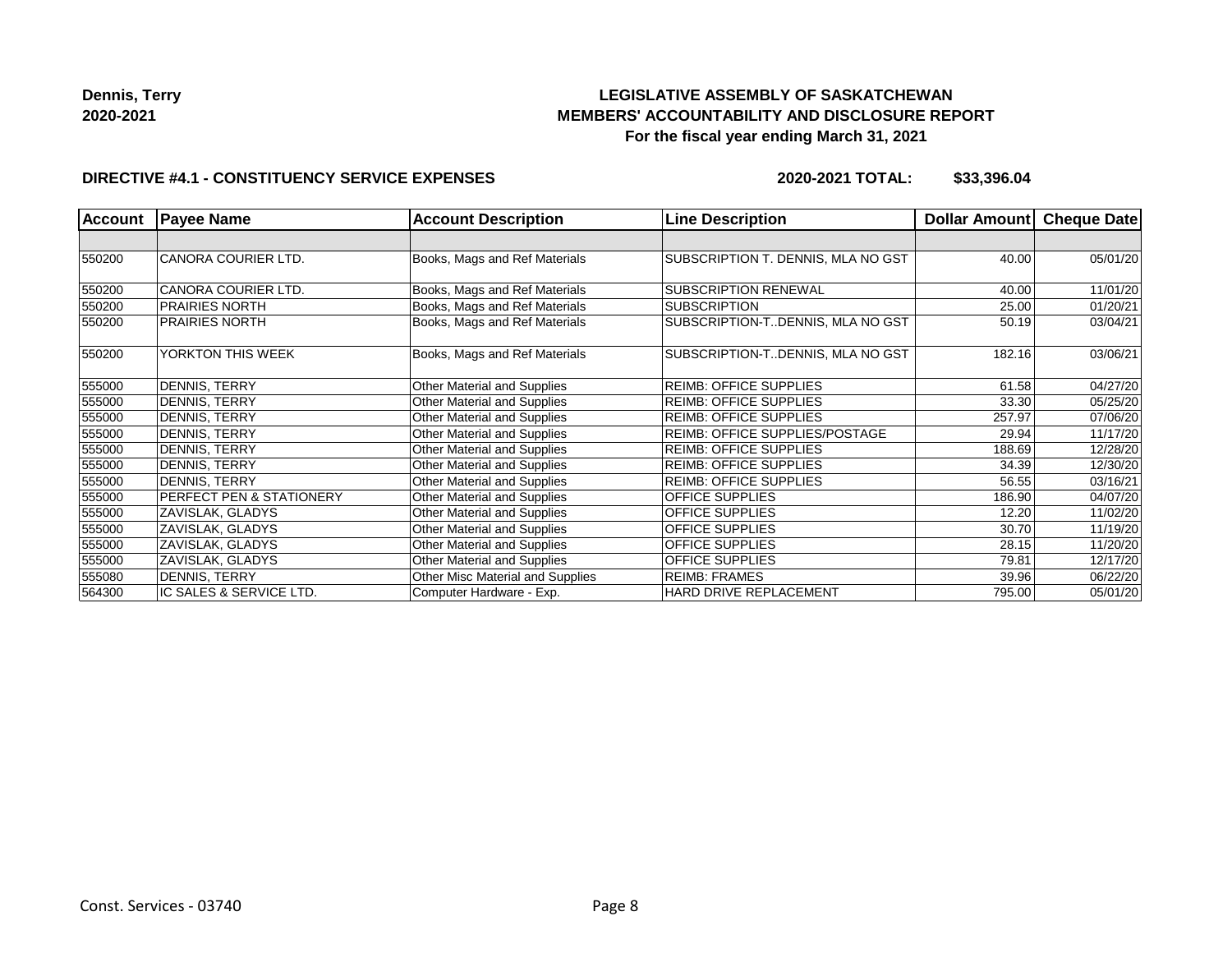## **LEGISLATIVE ASSEMBLY OF SASKATCHEWAN MEMBERS' ACCOUNTABILITY AND DISCLOSURE REPORT For the fiscal year ending March 31, 2021**

#### **DIRECTIVE #6 - CONSTITUENCY ASSISTANT EXPENSES**

**2020-2021 TOTAL: \$51,684.53**

| <b>Account</b> | <b>Payee Name</b>       | <b>Account Description</b> | Dollar Amount Cheque Date |                       |
|----------------|-------------------------|----------------------------|---------------------------|-----------------------|
|                |                         |                            |                           |                       |
| 513000         | ZAVISLAK, GLADYS M      | Out-of-Scope Permanent     | 0.00                      | 04/01/20              |
| 513000         | ZAVISLAK, GLADYS M      | Out-of-Scope Permanent     | $-572.40$                 | 04/13/20              |
| 513000         | ZAVISLAK, GLADYS M      | Out-of-Scope Permanent     | 1,844.40                  | 04/14/20              |
| 513000         | ZAVISLAK, GLADYS M      | Out-of-Scope Permanent     | 1,696.00                  | 05/01/20              |
| 513000         | ZAVISLAK, GLADYS M      | Out-of-Scope Permanent     | 1,696.00                  | 05/13/20              |
| 513000         | ZAVISLAK, GLADYS M      | Out-of-Scope Permanent     | 0.00                      | 05/27/20              |
| 513000         | ZAVISLAK, GLADYS M      | Out-of-Scope Permanent     | 1,696.00                  | 05/27/20              |
| 513000         | ZAVISLAK, GLADYS M      | Out-of-Scope Permanent     | 1,696.00                  | 06/10/20              |
| 513000         | ZAVISLAK, GLADYS M      | Out-of-Scope Permanent     | 1,696.00                  | 06/24/20              |
| 513000         | ZAVISLAK, GLADYS M      | Out-of-Scope Permanent     | 1,696.00                  | 07/08/20              |
| 513000         | ZAVISLAK, GLADYS M      | Out-of-Scope Permanent     | 1,696.00                  | 07/22/20              |
| 513000         | ZAVISLAK, GLADYS M      | Out-of-Scope Permanent     | 1,696.00                  | 08/06/20              |
| 513000         | ZAVISLAK, GLADYS M      | Out-of-Scope Permanent     | 1,696.00                  | 08/19/20              |
| 513000         | ZAVISLAK, GLADYS M      | Out-of-Scope Permanent     | 1,696.00                  | 09/02/20              |
| 513000         | ZAVISLAK, GLADYS M      | Out-of-Scope Permanent     | 1,696.00                  | $\overline{09/16/20}$ |
| 513000         | ZAVISLAK, GLADYS M      | Out-of-Scope Permanent     | 1,908.00                  | 10/01/20              |
| 513000         | ZAVISLAK, GLADYS M      | Out-of-Scope Permanent     | 2,120.00                  | 10/06/20              |
| 513000         | ZAVISLAK, GLADYS M      | Out-of-Scope Permanent     | 1,908.00                  | 11/10/20              |
| 513000         | ZAVISLAK, GLADYS M      | Out-of-Scope Permanent     | 1,696.00                  | 11/24/20              |
| 513000         | ZAVISLAK, GLADYS M      | Out-of-Scope Permanent     | 1,696.00                  | 12/09/20              |
| 513000         | ZAVISLAK, GLADYS M      | Out-of-Scope Permanent     | 1,696.00                  | 12/22/20              |
| 513000         | ZAVISLAK, GLADYS M      | Out-of-Scope Permanent     | 1,696.00                  | 01/06/21              |
| 513000         | ZAVISLAK, GLADYS M      | Out-of-Scope Permanent     | 1,696.00                  | 01/20/21              |
| 513000         | ZAVISLAK, GLADYS M      | Out-of-Scope Permanent     | 1,696.00                  | 02/03/21              |
| 513000         | ZAVISLAK, GLADYS M      | Out-of-Scope Permanent     | 1,696.00                  | 02/17/21              |
| 513000         | ZAVISLAK, GLADYS M      | Out-of-Scope Permanent     | 1,696.00                  | 03/03/21              |
| 513000         | ZAVISLAK, GLADYS M      | Out-of-Scope Permanent     | 1,696.00                  | 03/17/21              |
| 513000         | ZAVISLAK, GLADYS M      | Out-of-Scope Permanent     | 1,696.00                  | 03/30/21              |
| 513000         | ZAVISLAK, GLADYS M      | Out-of-Scope Permanent     | 869.20                    | 04/09/21              |
| 514000         | GABORA, DEBRA           | Casual/Term                | 199.54                    | 12/22/20              |
| 514000         | GABORA, DEBRA           | Casual/Term                | 199.54                    | 01/06/21              |
| 514000         | GABORA, DEBRA           | Casual/Term                | 798.18                    | 01/20/21              |
| 514000         | GABORA, DEBRA           | Casual/Term                | 598.64                    | 02/03/21              |
| 514000         | GULKA, ABBY R           | Casual/Term                | 729.79                    | 06/10/20              |
| 514000         | <b>GULKA, ABBY R</b>    | Casual/Term                | 565.01                    | 06/24/20              |
| 514000         | KWAS, JESSICA           | Casual/Term                | 74.82                     | 10/01/20              |
| 514000         | KWAS, JESSICA           | Casual/Term                | 11.52                     | 10/06/20              |
| 514000         | MYKYTYSHYN, EMMALINE EX | Casual/Term                | 1,483.13                  | 02/17/21              |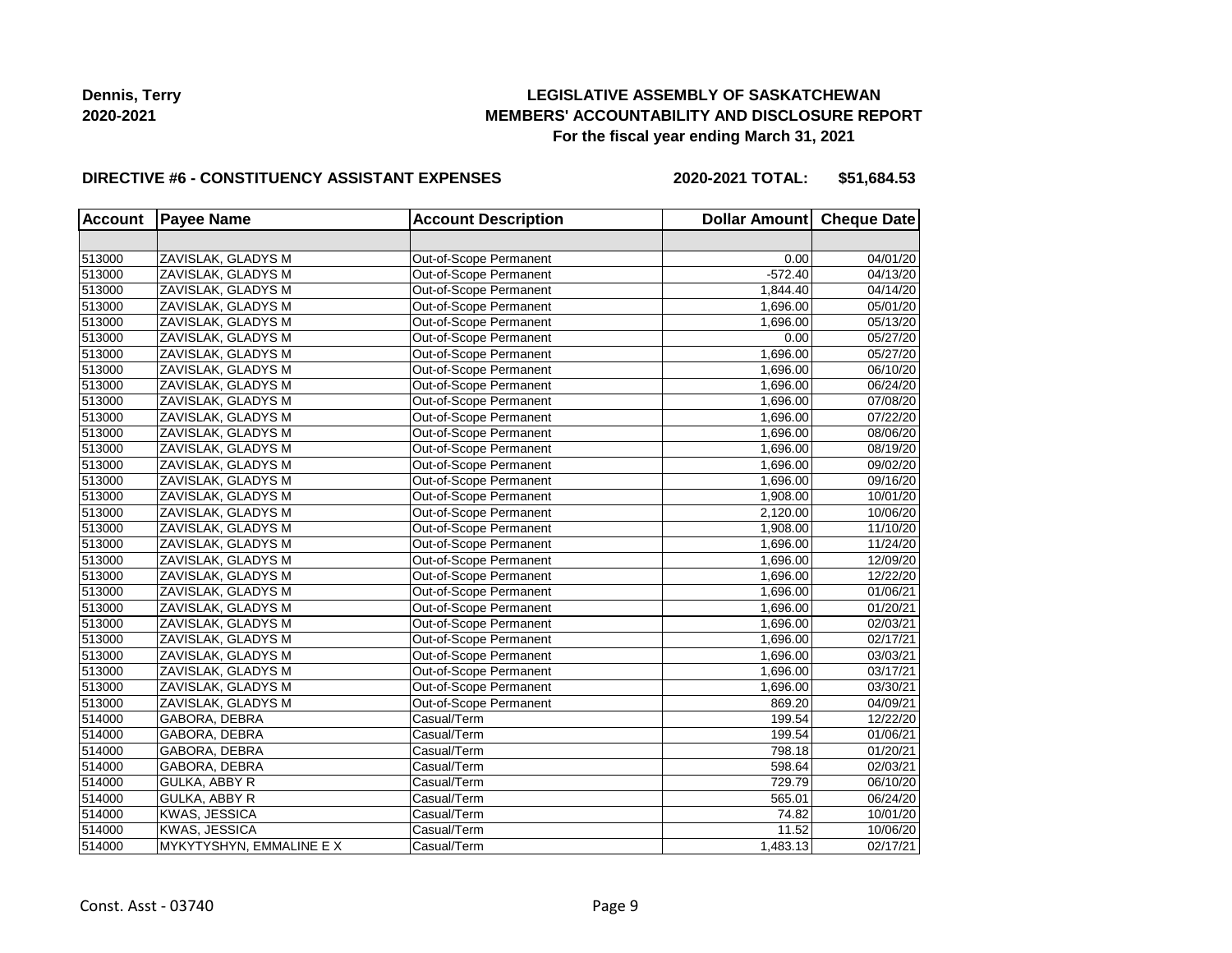## **LEGISLATIVE ASSEMBLY OF SASKATCHEWAN MEMBERS' ACCOUNTABILITY AND DISCLOSURE REPORT For the fiscal year ending March 31, 2021**

#### **DIRECTIVE #6 - CONSTITUENCY ASSISTANT EXPENSES**

**2020-2021 TOTAL: \$51,684.53**

| <b>Account</b> | <b>Payee Name</b>        | <b>Account Description</b>       | Dollar Amount Cheque Date |          |
|----------------|--------------------------|----------------------------------|---------------------------|----------|
|                |                          |                                  |                           |          |
| 514000         | MYKYTYSHYN, EMMALINE E X | Casual/Term                      | 1,530.21                  | 03/03/21 |
| 514000         | MYKYTYSHYN, EMMALINE E X | Casual/Term                      | 670.94                    | 03/17/21 |
| 514000         | MYKYTYSHYN, EMMALINE E X | Casual/Term                      | 753.34                    | 03/30/21 |
| 514000         | MYKYTYSHYN, EMMALINE E X | Casual/Term                      | 376.67                    | 04/09/21 |
| 519900         | None (Default)           | Change in Y/E Accrued Empl Leave | $-1.060.00$               | 04/20/20 |
|                |                          | Entitlements                     |                           |          |
| 519900         | None (Default)           | Change in Y/E Accrued Empl Leave | 1.060.00                  | 04/14/21 |
|                |                          | <b>Entitlements</b>              |                           |          |